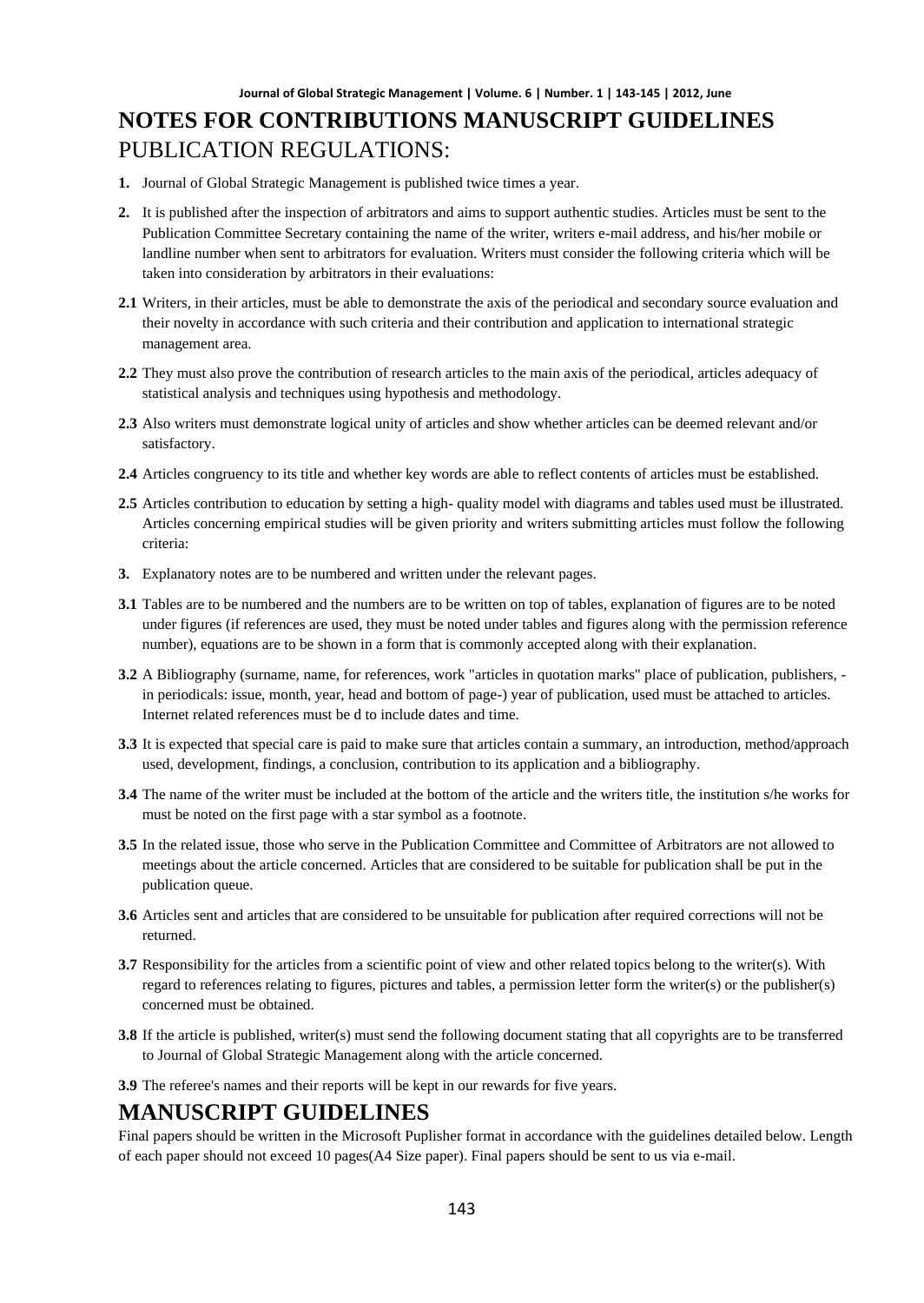#### **Journal of Global Strategic Management | Volume. 6 | Number. 1 | 143-145 | 2012, June**

### **Base Font**

The paper should be typed Times New Roman with Point Size 10 and Single-spaced. A space should be between each paragraph.

# **Margins**

Set your margins as follows: Left Margin:3 cm Right Margin:3 cm Top Margin:3 cm Bottom Margin:2,50 cm

## **Title**

The title should be in all capital letters, boldface, "SIZE 20" and centered at the top of the first page. The author(s) and affiliations(s) should be centered, bold face, "SIZE 16" and single-spaced, beginning on the second line below the title. Do not use titles such as Dr. or Assistant Professor. etc.

### **Abstract**

On the second line following the author(s) and affiliation(s), the word abstract should be centered and typed in all capital letters boldface with the "SIZE 16". The text of the abstract should be italicized and not more than 500 words and 3-5 keywords must be included.

### **ABSTRACT**

The main object of this paper $\hat{a} \in \mathcal{C}_1$ 

### **Body**

The body of the paper following the abstract should be single-space, and both left and right justified. Microsoft Word calls this "Justify".

First-level headings should be centered, boldface and in all capital letters with the "SIZE14" (Following the abstract, include a first level heading before the first paragraph of the body of the paper to clearly separate the two).

### **INTRODUCTION**

Second -level headings should be flush with the left margin, bold face, "SIZE 16" and in upper and lower case letters (NOT all caps).

# **Strategic Decision Making**

# **Exhibits And Appendices**

Exhibits may be included with each one appearing on a separate page. Exhibits should be typed as close as possible to the location they are cited. Headings should be centered, boldface, and capitalized above the exhibit. The size of the heading for each exhibit should be "SIZE 12".

# **EXIHIBIT 1**

Appendices should immediately follow the body of the paper and precede the references. The word appendix should be centered above the appendix, in "SIZE 16", bold and caps.

### **APPENDIX References**

Calling references in the text should be handled with the use of last name, year of publication and page number. Ansoff (1965; 56) indicate that  $\hat{\mathbf{a}} \in \mathbb{R}^n$ 

The bibliography should include those reference cited in the text of the paper and should be titled REFERENCE, which must be all in capital letters, boldface and "SIZE 16". References should be listed on a separate page at the end of the paper. A line must be skipped between references.

# **REFERENCES**

Bourgeois, L.J. and Eisenhardt, Kathleen M.(1988), Strategic Decision Process in High Velocity Environment: Four Cases in the Microcomputer Industry, Management Science, 34, pp.816-835.

Kirkwood, Craig W., (1997), Strategic Decision Making, Multi-objective Decision Analysis with Spreadsheets, Wadsworth Puplishing Company, California, USA.

Footnotes will NOT be used for references.